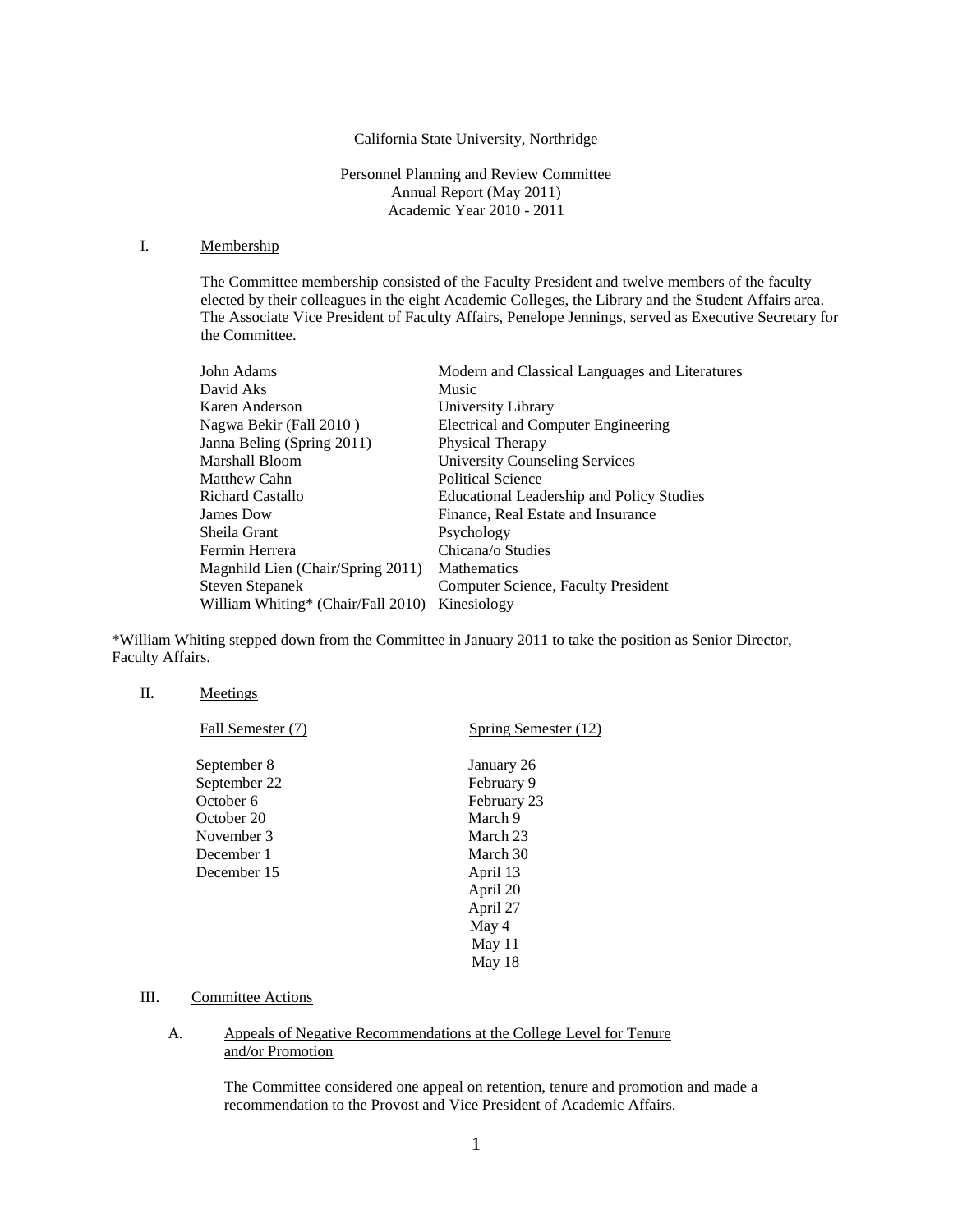# B. Approval of 2011-2012 Academic Year Calendar of Personnel Actions

A proposed calendar for 2011-2012 personnel actions was approved.

# C. Recommendation of Candidates for Emeritus Status

Twenty-one senior tenured faculty members who retired during the 2010-2011 year or earlier were recommended for Emeritus status. (Attachment A).

#### D. Search and Screen Committees

The report of three Search and Screen Committees convened during the 2010-2011 academic year were reviewed and approved.

- 1. Vice Provost
- 2. Dean of the University Library
- 3. Interim Associate Dean of the College of Engineering and Computer Science

The Search and Screen Committee for the Associate Vice President for Student Life was convened during the 2010-2011 academic year. The search was not concluded by the end of the academic year.

The search for the Interim Associate Dean of the College of Social & Behavioral Sciences was approved during the 2010-2011 academic year. The search was not concluded by the end of the academic year.

The search for the Associate Dean of the Mike Curb College of Arts, Media and Communication was approved during the 2010-2011 academic year. The search was not concluded by the end of the academic year.

# E. The following Sections of the Administrative Manual were forwarded to and approved by the Faculty Senate.

612.4.2.b (6) If a College elects to change the criteria in its personnel procedures, those criteria will become effective three (3) years after they have been approved at the University level.

During this three-year period, all candidates appointed before the approval at the University level of the new College Personnel Procedures shall be evaluated under the old criteria unless a candidate specifically elects to be evaluated under the new criteria. A candidate who elects the new criteria must notify, in writing, the Department Chair and the Dean no later than the date when the Professional Information File is submitted for review. The Dean will place a copy of the request in the candidate's Personnel Action File. If a candidate elects the new criteria, the candidate cannot subsequently elect to be evaluated under older criteria.

All faculty members appointed after the approval at the University level of the new College Personnel Procedures shall be evaluated under these new criteria.

612.5.g If a Department elects to change the criteria in its personnel procedures, those criteria will become effective three (3) years after they have been approved at the University level.

During this three-year period, all candidates appointed before the approval at the University level of the new Department Personnel Procedures shall be evaluated under the old criteria unless a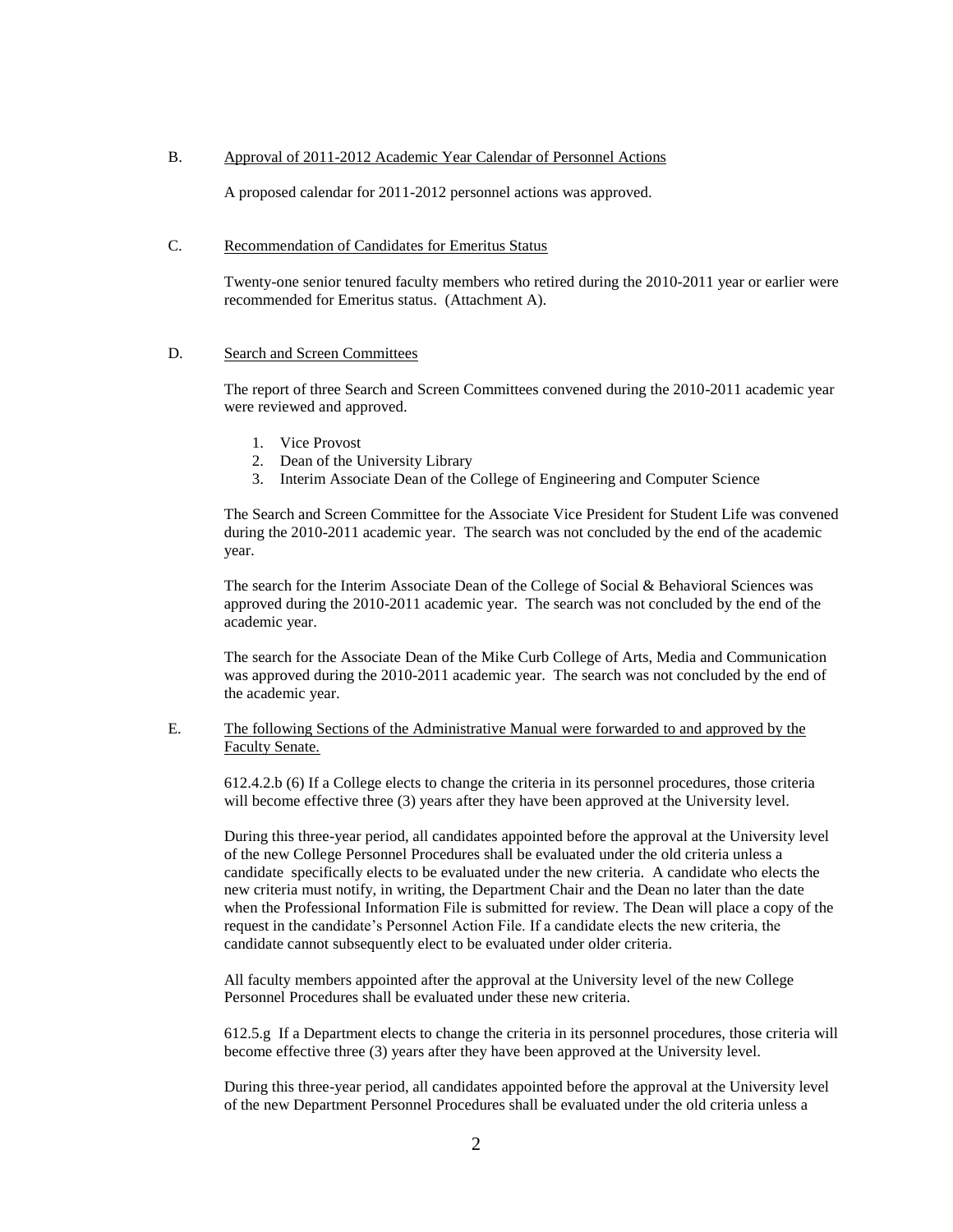candidate specifically elects to be evaluated under the new criteria. A candidate who elects the new criteria must notify, in writing, the Department Chair and the Dean no later than the date when the Professional Information File is submitted for review. The Dean will place a copy of the request in the candidate's Personnel Action File. If a candidate elects the new criteria, the candidate cannot subsequently elect to be evaluated under older criteria.

All faculty members appointed after the approval at the University level of the new Department Personnel Procedures shall be evaluated under these new criteria.

# F. Review of College and Department Personnel Procedures

Thirteen sets of personnel procedures were submitted to PP&R for review. Eleven new or revised sets of procedures were approved pending revisions and receipt of a clean electronic copy. One set of procedures was not approved - department will resubmit next year. One review was not completed .(Attachment B).

#### G. Review of Department Post Tenure Review Procedures

Six sets of post tenure review procedures were reviewed. Five new sets of procedures were approved. One review was approved pending revisions and receipt of a clean electronic copy (Attachment B).

### H. Other Items

- 1. Chair of PP&R, AVP of Faculty Affairs, and PP&R representatives attended meetings with the Department Chairs, Department Personnel Committee Chairs, College Personnel Committee Chairs, Deans and the Provost to discuss RTP criteria and process, PIFs, and criteria for early tenure and promotion.
- 2. "Guidelines for Review of Department and College Personnel Procedures" were reviewed, revised and approved and posted on the PP&R website.
- 3. "FAQs about Professional Information Files (PIF)" were reviewed and approved. The document was sent to Department Chairs and Deans for distribution to faculty and posted on the PP&R website.
- 4. The "Eligibility for Service in Personnel-Related Activities" chart was developed and posted on the PP&R website.
- 5. Chair of PP&R, the AVP of Faculty Affairs, and PP&R representatives attended the RTP workshop sponsored by CFA.
- 6. Two PP&R members served on the Search and Screen Committee for the Vice Provost.
- 7. Two PP&R members served on the Search and Screen Committee for the Associate Vice President for Student Life.
- 8. One PP&R member served on the Search and Screen Committee for the Dean of the University Library.
- 9. One PP&R member served on the Five-Year Review Committee for the Associate Vice President for Faculty Affairs.
- 10. One PP&R member served on the Five-Year Review Committee for the Vice President for Information Technology and Chief Information Officer.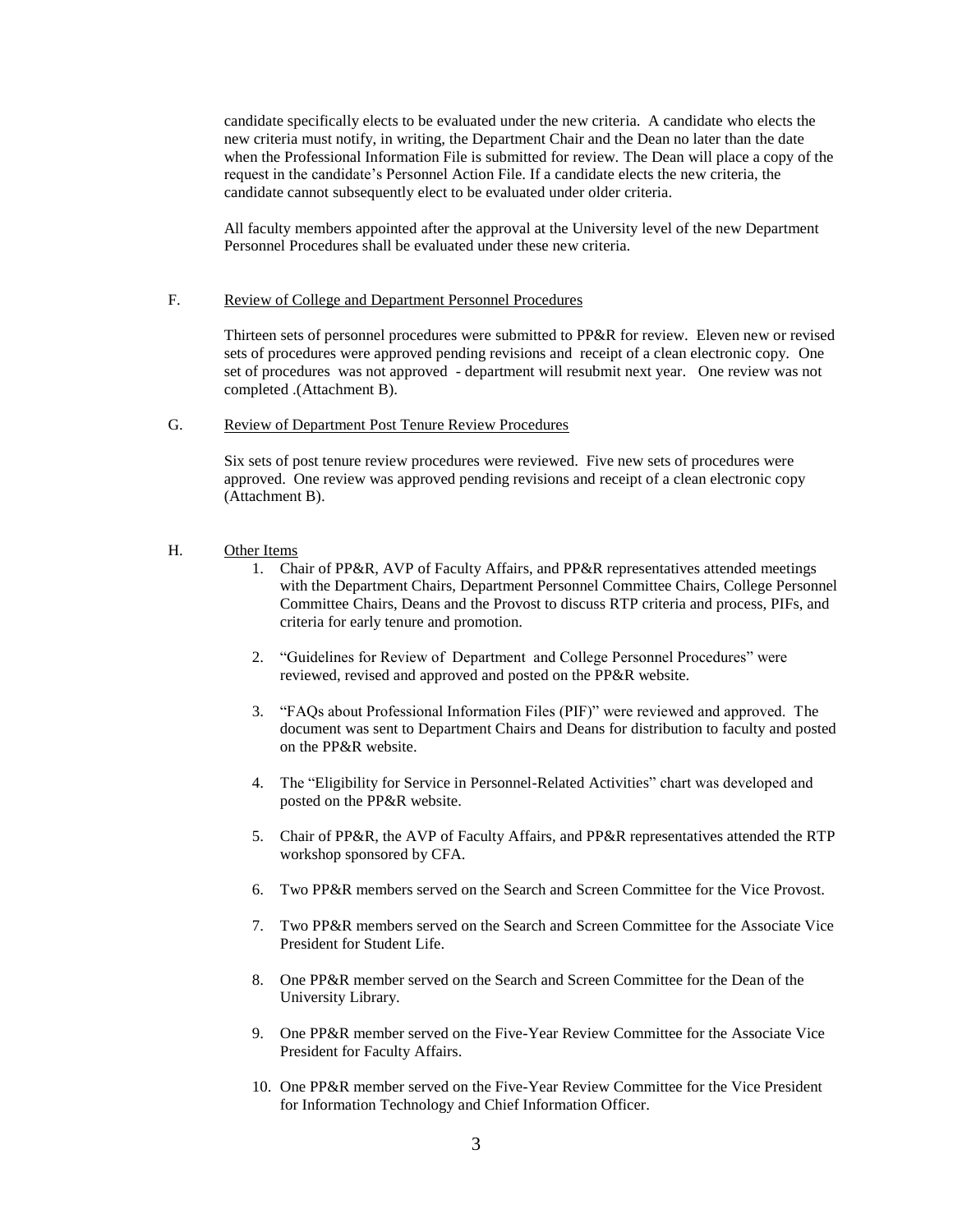- 11. "Guidelines for Developing/Revising Department and College Personnel Policies and Procedures" were reviewed and approved. The document was posted on the PP&R website.
- 12. The Committee invited new members for "new member orientation" on May 18, 2011.
- I. Matters Pending for the 2011-2012 Academic Year
	- 1. Review section 632.4.2. "The University defines publication to include:…" of the Administrative Manual.
	- 2. Revisit the "grandfather clause" in Section 612 of the Administrative Manual.
	- 3. Review section 612.5.2.c.(2)(a)(iii) related to time limit for keeping written reports of class visits in the candidate's Personnel Action File.
	- 4. Redo the Index of the Administrative Manual.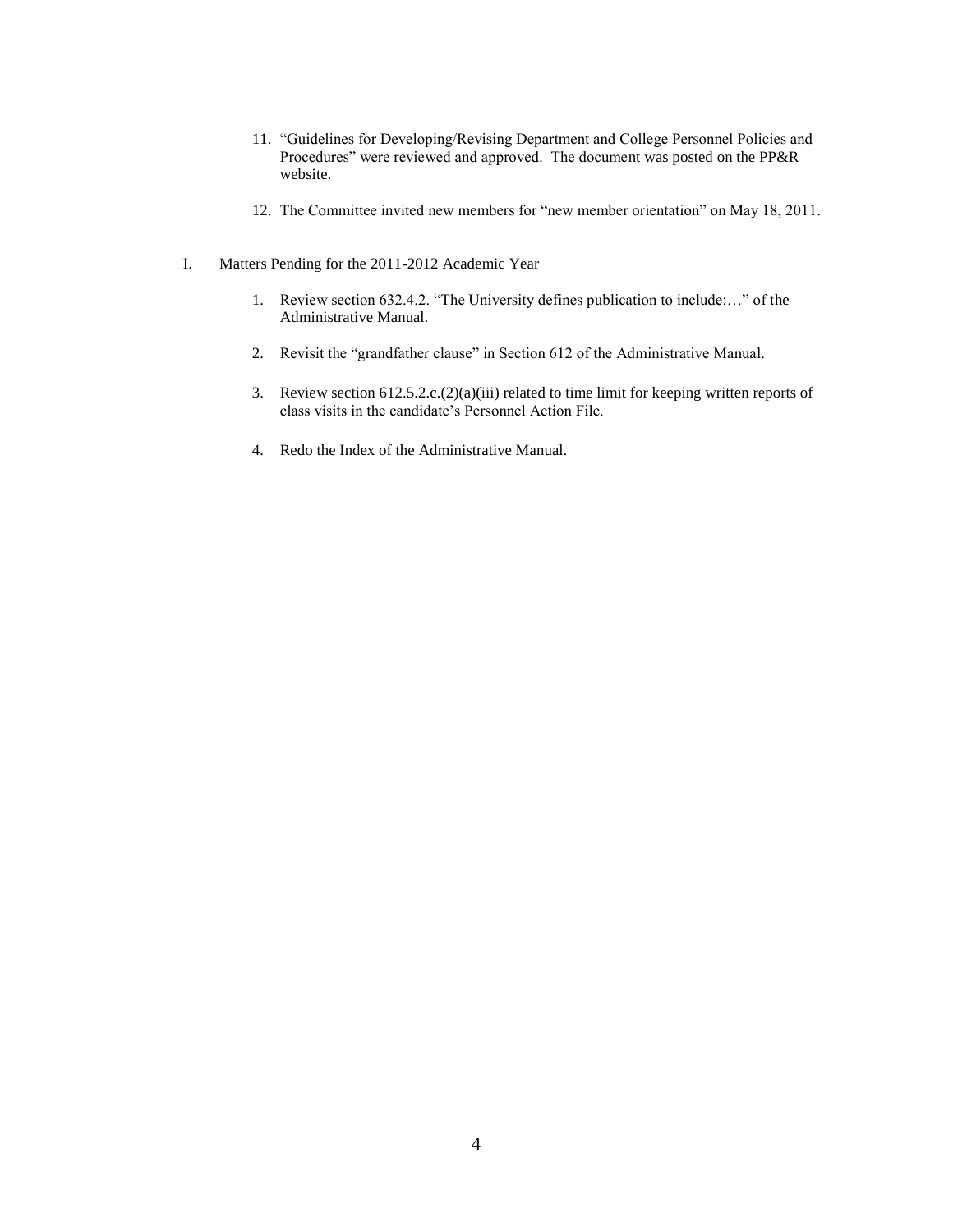# **EMERITUS LIST Academic Year 2010-11**

# **EMERITUS LIST Academic Year 2010-11**

| <b>NAME</b>                 | <b>RANK</b>                | <b>YEARS</b> | <b>DEPARTMENT</b>                                       |
|-----------------------------|----------------------------|--------------|---------------------------------------------------------|
| Barker, Corinne W.          | SSP/AR III                 | 1980-2011    | Counseling                                              |
| Chapman, Gary               | Professor                  | 1977-2011    | Physics and Astronomy                                   |
| Doty, Duane                 | Professor                  | 1966-2011    | Physics and Astronomy                                   |
| Driscoll, Donna             | Professor                  | 1984-2011    | Accounting and IS                                       |
| Duran, Karin*               | Librarian                  | 1972-2010    | Library                                                 |
| Finley, Mary                | Librarian                  | 1972-2010    | Library                                                 |
| Fullner, Norman             | Professor                  | 1965-2010    | Art                                                     |
| Gunther, Richard            | Professor                  | 1970-2010    | Systems & Ops. Mgmt.                                    |
| Henderson, John Robert      | Professor                  | 1970-2010    | Mathematics                                             |
| Huff, Robert                | Professor                  | 1988-2011    | <b>Health Sciences</b>                                  |
| Johnson, Anthony            | <b>SSP AR III</b>          | 1981-2010    | <b>Counseling Services</b>                              |
| Leach, Joel                 | Professor                  | 1969-2011    | Music                                                   |
| Lopez, Henry                | <b>Associate Professor</b> | 1971-2010    | <b>Political Science</b>                                |
| Mayer, Ellen                | <b>SSP AR III</b>          | 1984-2010    | <b>Counseling Services</b>                              |
| Mesaros, Richard            | Professor                  | 1987-2011    | <b>Special Education</b>                                |
| Nakagawa, Gordon            | Professor                  | 1983-2007    | Asian American Studies/<br><b>Communication Studies</b> |
| Rodewald, Richard           | Professor                  | 1982-2010    | Philosophy                                              |
| Rymsza, Leonard             | Professor                  | 1976-2010    | <b>Business Law</b>                                     |
| Sangeladji, Mohammad        | Professor                  | 1979-2010    | Accounting & IS                                         |
| Upadhyayula, Satyanarayana, | Professor                  | 1971-2011    | Mathematics                                             |
| Wittig, Michele             | Professor                  | 1970-2011    | Psychology                                              |

\* Indicates Posthumous nomination